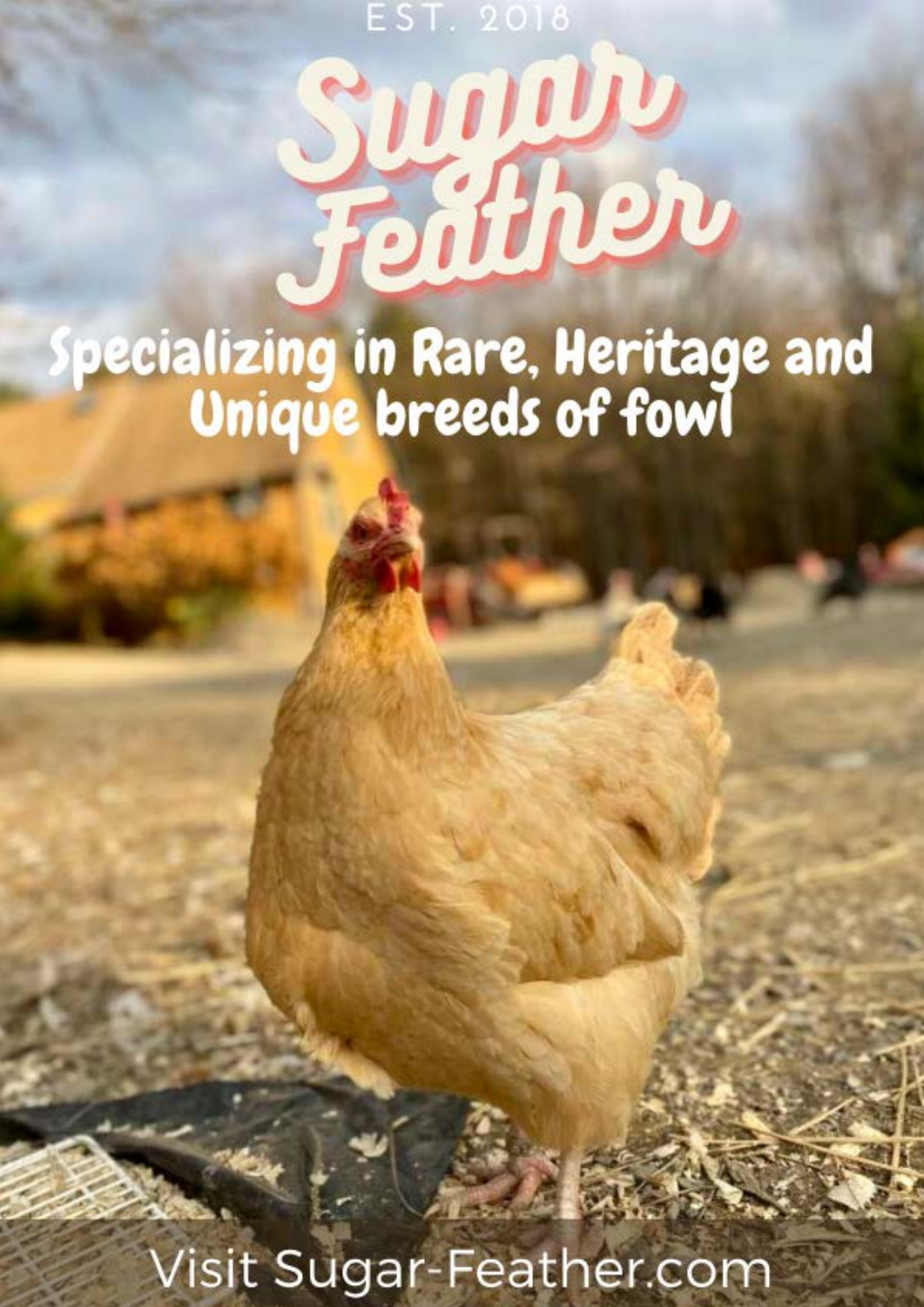<span id="page-1-0"></span>

### **FEED AND SUPPLEMENTS**

Flock nutrition is critical in the overall health and wellbeing of the fowl here on our farm. This is one of our main focus here is flock nutrition.

Our feed is Non-GMO and is formulated by top nutritionists in the industry. Our feed provides a unique vitamin and mineral premix with probiotics, digestive enzymes and extra vitamins and minerals that other commercial feeds lack.

#### WHY OUR FEED IS BETTER

The feed is made to order, it is FRESH, with a mix of ground and cracked grains. Most feeds are already 2 months old before they even leave the warehouse.

Vitamins and minerals are at their peak performance to ensure good health and vigor.

No preservatives or fillers.

Our added boosts: Oregano Oil for overall better immunity, internal and external parasite controls.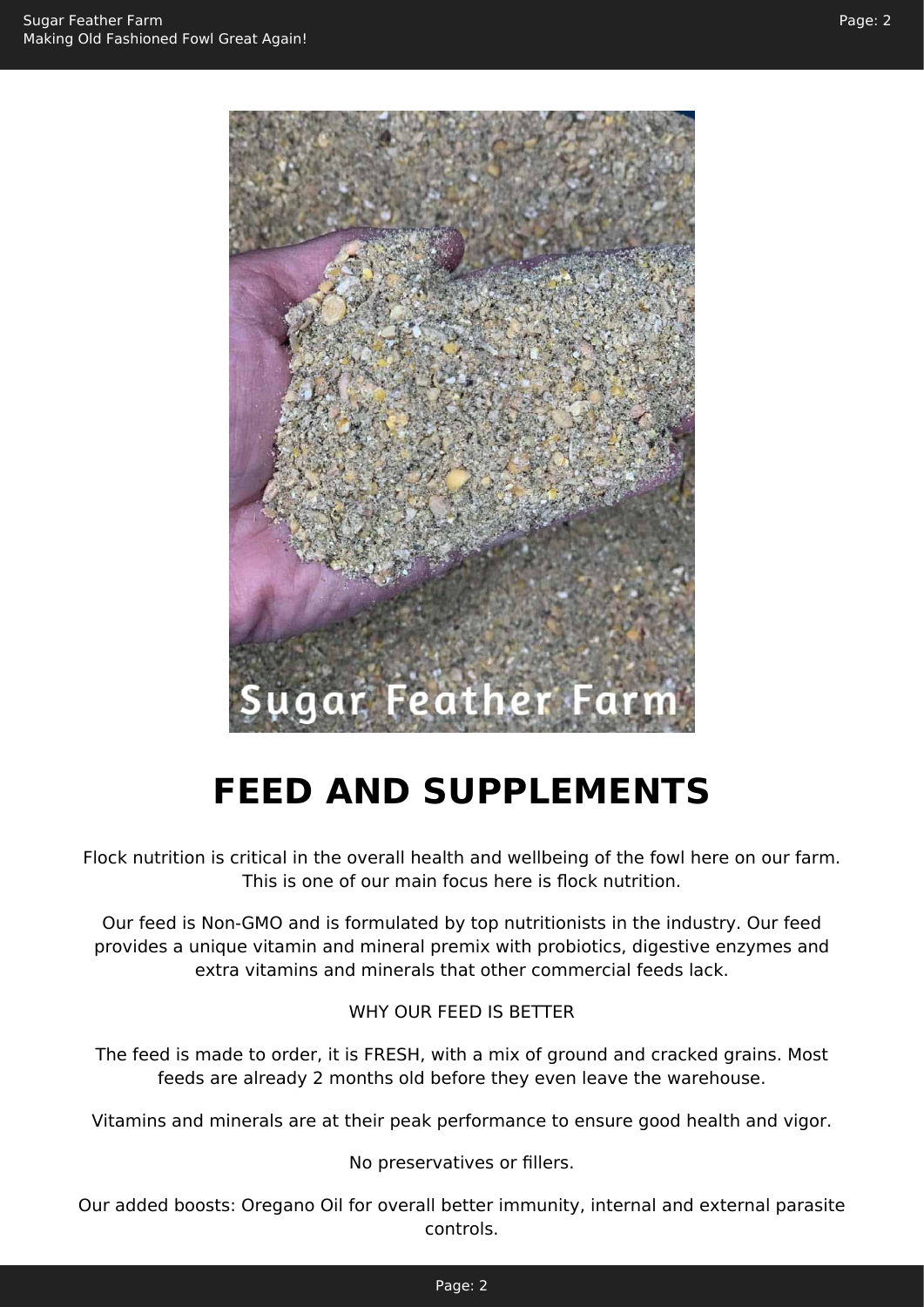<span id="page-2-0"></span>

#### **ADULT MOLT FEED BLEND NON-GMO**

**Product**: Adult Molt Feed Blend Non-GMO

**Features**: No Preservatives or Additives, Non-GMO, Freshly Made, Vitamins at Peak Performance, Custom Made for Seasons, Pre and Pro-Biotics, Oregano Oil to help with Coccidiosis and Gut Health Naturally, High Amino Acids for Egg Quality – Hatchability – Feather Quality.

**Use:** To feed your adult fowl from point of lay. Feed in the summer months when hot, as soon as the weather temps are under 70 day and night switch to the Adult Feed Blend Non-GMO

**Instructions**: Keep feed in airtight container. Free feed your birds. Waterfowl need water always when eating. We recommend keeping feeders at the height of their backs, so adjusting them will be necessary. Birds tend to always go for the big pieces of feed or treats. This will help with waste. Make sure to have grit free choice for the birds and fresh clean water.

**Quantities**: at farm can purchase 5lb increments, 50 lb increments. For shipping 10lb, 20lb increments.

#### [Click Here To Read More](https://www.sugar-feather.com/product/adult-molt-feed-blend-non-gmo/??utm_source=file&utm_medium=PDF&utm_campaign=feed&utm_term=Adult+Molt+Feed+Blend+Non-GMO)

**SKU:** adult-molt-feed-blend-non-gmo **Price: Category:** [Feed and Supplements](https://www.sugar-feather.com/product-category/feed/)





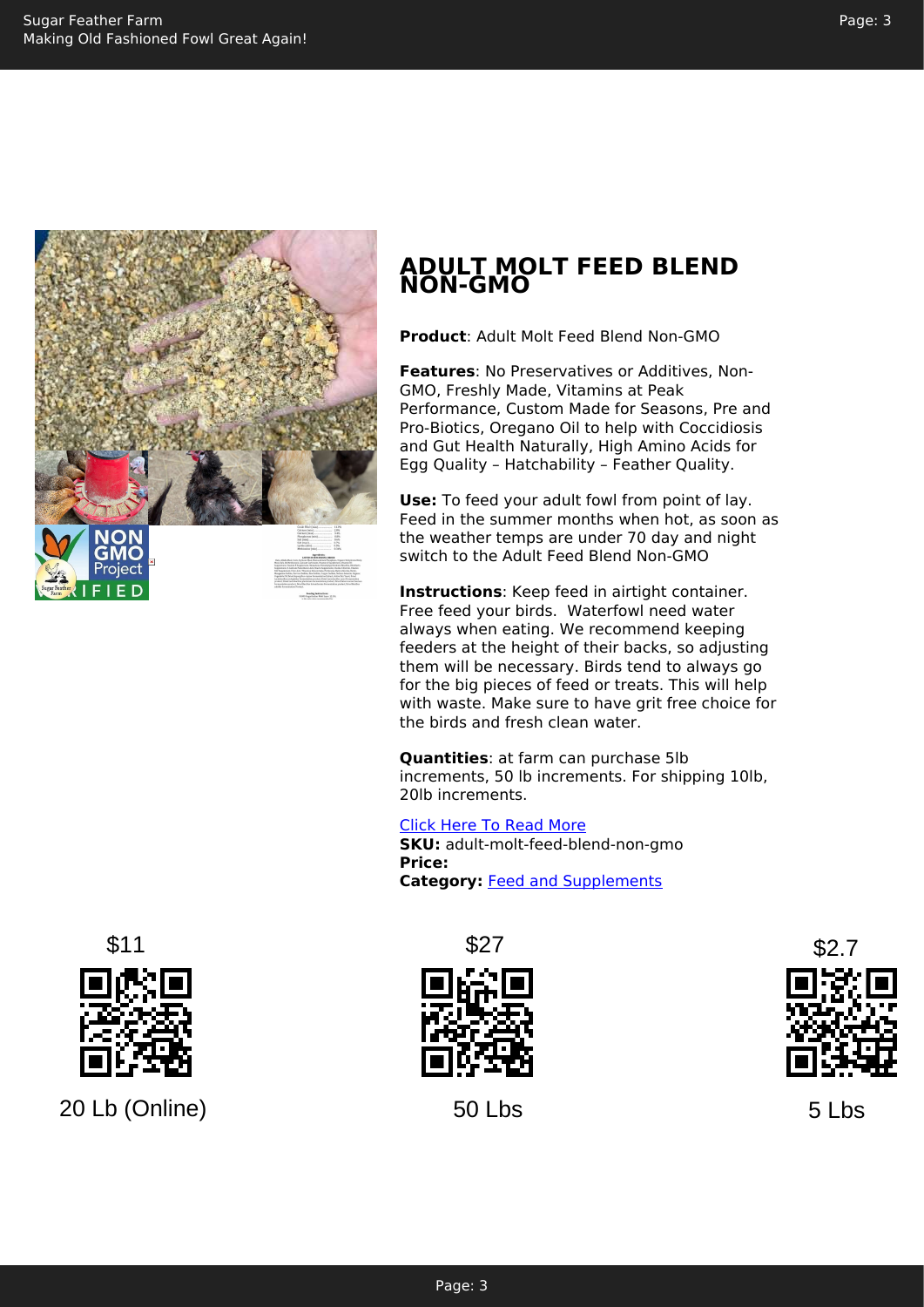<span id="page-3-0"></span>

#### **ADULT WINTER FEED BLEND NON-GMO**

**Product**: Adult Winter Feed Blend Non-GMO

**Features**: No Preservatives or Additives, Non-GMO, Freshly Made, Vitamins at Peak Performance, Custom Made for Seasons, Pre and Pro-Biotics, Oregano Oil to help with Coccidiosis and Gut Health Naturally, High Amino Acids for Egg Quality – Hatchability – Feather Quality.

**Use:** To feed your adult fowl from point of lay. Feed in the Winter months when cold, as soon as the weather temps are low, or after Fall and Molting. You can use and daylight savings as a start or if in a colder climate, start when temps dip below 40's at night.

**Instructions**: Keep feed in airtight container. Free feed your birds. Waterfowl need water when eating. We recommend keeping feeders at the height of their backs, so adjusting them will be necessary. Birds tend to always go for the big pieces of feed or treats. This will help with waste. Make sure to have grit free choice for the birds and fresh clean water.

**Quantities**: at farm can purchase 5lb increments, 50lb increments. For shipping 10lb, 20lb increments.

[Click Here To Read More](https://www.sugar-feather.com/product/adult-winter-feed-blend-non-gmo/??utm_source=file&utm_medium=PDF&utm_campaign=feed&utm_term=Adult+Winter+Feed+Blend+Non-GMO)

**SKU:** adult-winter-feed-blend-non-gmo **Price:** From: \$2.70 **Category:** [Feed and Supplements](https://www.sugar-feather.com/product-category/feed/)





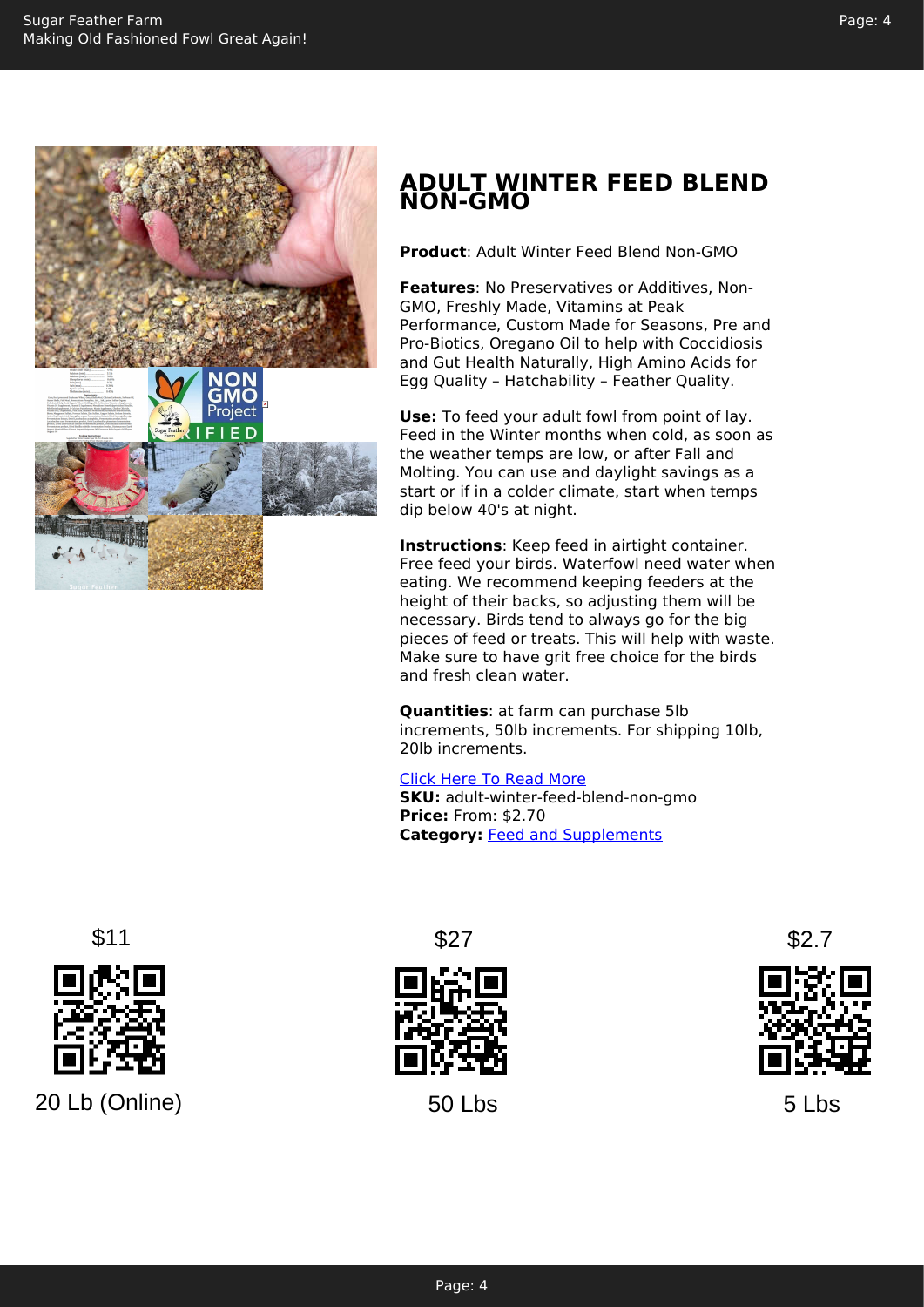<span id="page-4-0"></span>

#### **ADULT SUMMER FEED BLEND NON-GMO**

**Product**: Adult Summer Feed Blend Non-GMO

**Features**: No Preservatives or Additives, Non-GMO, Freshly Made, Vitamins at Peak Performance, Custom Made for Seasons, Pre and Pro-Biotics, Oregano Oil to help with Coccidiosis and Gut Health Naturally, High Amino Acids for Egg Quality - Hatchability - Feather Quality.

**Use:** To feed your adult fowl from point of lay. Feed in the summer months when hot, as soon as the weather temps are under 70 day and night switch to the Adult Feed Blend Non-GMO

**Instructions**: Keep feed in airtight container. Free feed your birds. Waterfowl need water always when eating. We recommend keeping feeders at the height of their backs, so adjusting them will be necessary. Birds tend to always go for the big pieces of feed or treats. This will help with waste. Make sure to have grit free choice for the birds and fresh clean water.

**Quantities**: at farm can purchase 5lb increments, 50 lb increments. For shipping 10lb, 20lb increments.

#### [Click Here To Read More](https://www.sugar-feather.com/product/adult-summer-feed-blend-non-gmo/??utm_source=file&utm_medium=PDF&utm_campaign=feed&utm_term=Adult+Summer+Feed+Blend+Non-GMO)

**SKU:** adult-summer-feed-blend-non-gmo **Price:** \$11.00 **Category:** [Feed and Supplements](https://www.sugar-feather.com/product-category/feed/)





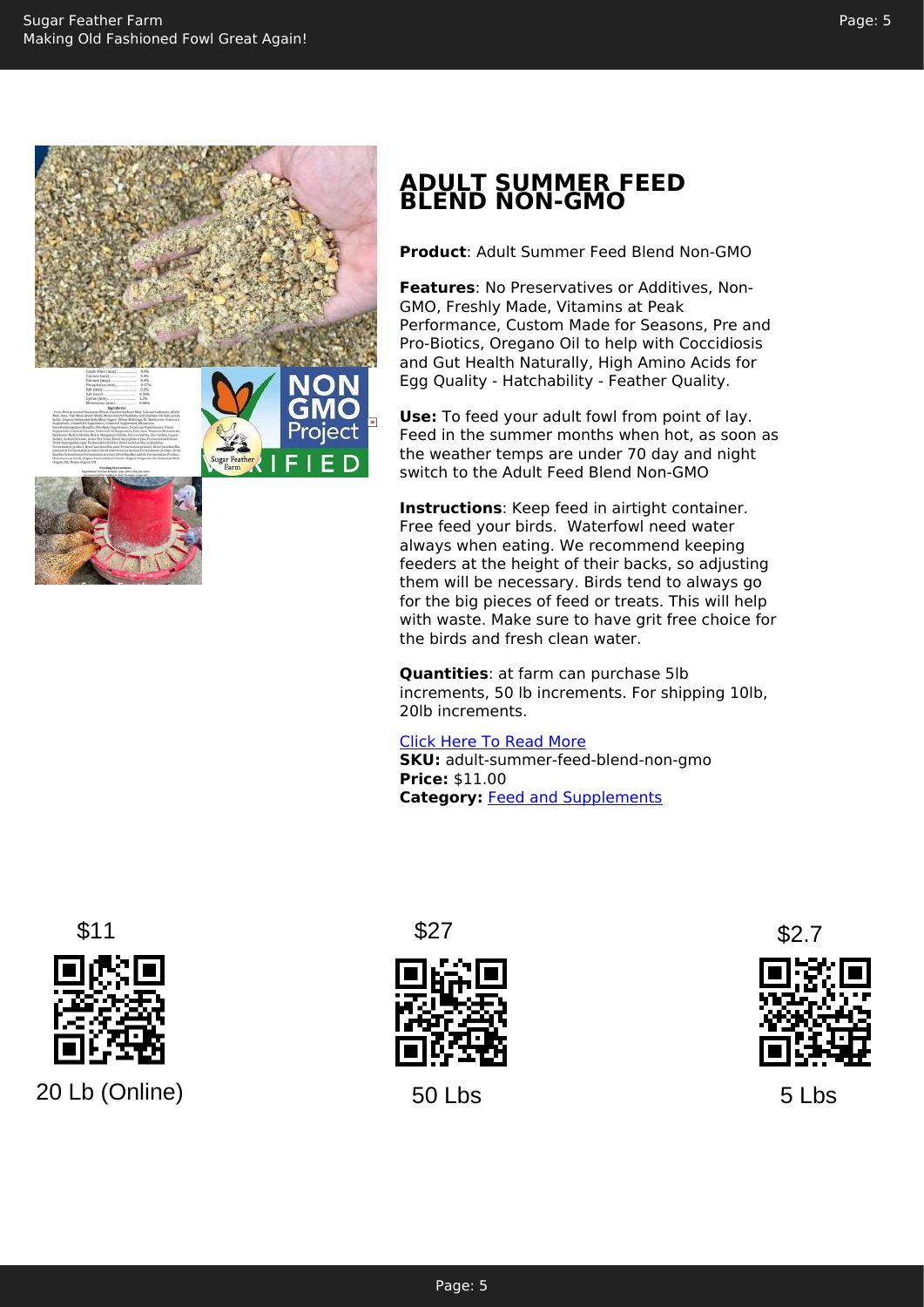

<span id="page-5-0"></span>

| <b>THE REAL PROPERTY AND RESIDENCE AND INTERNATIONAL CONTRACTOR</b> |      |
|---------------------------------------------------------------------|------|
|                                                                     |      |
|                                                                     |      |
|                                                                     |      |
|                                                                     |      |
|                                                                     |      |
|                                                                     | 0.4% |
|                                                                     |      |
|                                                                     |      |
|                                                                     |      |

 ${\bf Feeding\,Instructor}$  Superfeather Gamebird Grower 24% is recommend for<br>ding to Turkeys up to 0-16 weeks of age. On not p

#### **GAMEBIRD GROWER BLEND NON-GMO**

**Product**: Gamebird Grower Blend Non-GMO

**Features**: No Preservatives or Additives, Non-GMO, Freshly Made, Vitamins at Peak Performance, Custom Made for Seasons, Pre and Pro-Biotics, Oregano Oil to help with Coccidiosis and Gut Health Naturally, High Amino Acids for Egg Quality – Hatchability – Feather Quality.

**Use:** To feed your adult fowl from point of lay. Feed in the summer months when hot, as soon as the weather temps are under 70 day and night switch to the Adult Feed Blend Non-GMO

**Instructions**: Keep feed in airtight container. Free feed your birds. Waterfowl need water always when eating. We recommend keeping feeders at the height of their backs, so adjusting them will be necessary. Birds tend to always go for the big pieces of feed or treats. This will help with waste. Make sure to have grit free choice for the birds and fresh clean water.

**Quantities**: at farm can purchase 5lb increments, 50 lb increments. For shipping 10lb, 20lb increments.

#### [Click Here To Read More](https://www.sugar-feather.com/product/gamebird-grower-blend-non-gmo/??utm_source=file&utm_medium=PDF&utm_campaign=feed&utm_term=Gamebird+Grower+Blend+Non-GMO)

**SKU:** gamebird-grower-blend-non-gmo **Price:** From: \$3.50 **Category:** [Feed and Supplements](https://www.sugar-feather.com/product-category/feed/)





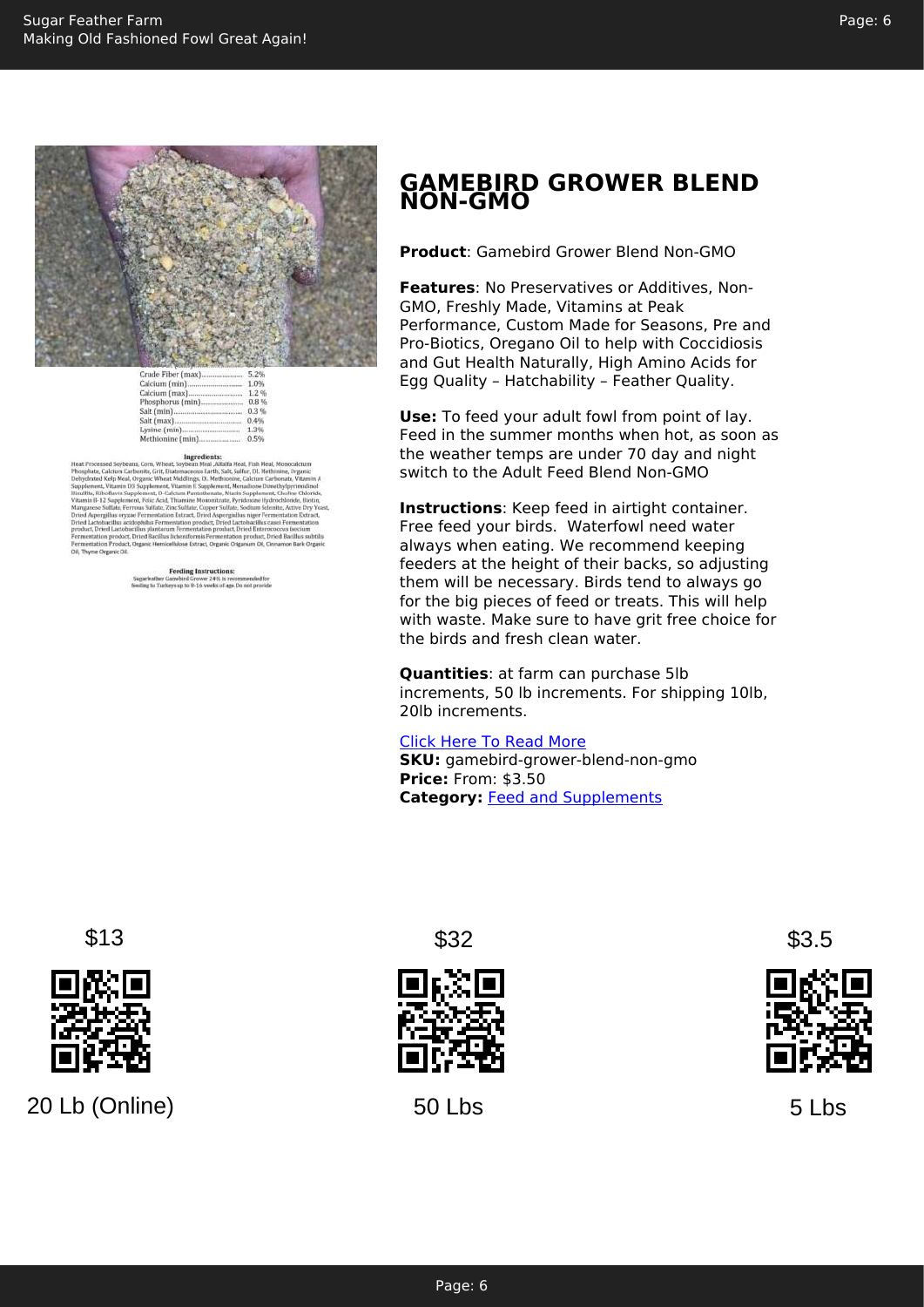<span id="page-6-0"></span>

#### **OIL OF OREGANO**

Oil of Oregano containing Carvacrol has been found in University Studies to Reduce Bacterial Infection as well as Antibiotics. In a University of Tennessee study from July, 2001 it stated that among various plant oils, Oil of Oregano exhibited the Greatest Antibacterial Activity against common Pathogenic Germs such as Staph, E.coli and Listeria.

Piperine is an Extract of the Black Peppercorn that has been shown to enhance the absorption of this Oil through the Intestinal Wall.

Comes with complete directions for use on Poultry and will treat 100 Gallons of water. Bottle contains 60 ml of Oil of Oregano.

#### [Click Here To Read More](https://www.sugar-feather.com/product/oil-of-oregano/??utm_source=file&utm_medium=PDF&utm_campaign=feed&utm_term=Oil+of+Oregano)

**SKU:** oil-of-oregano **Price:** \$29.95 **Category:** [Feed and Supplements](https://www.sugar-feather.com/product-category/feed/)

\$29.95

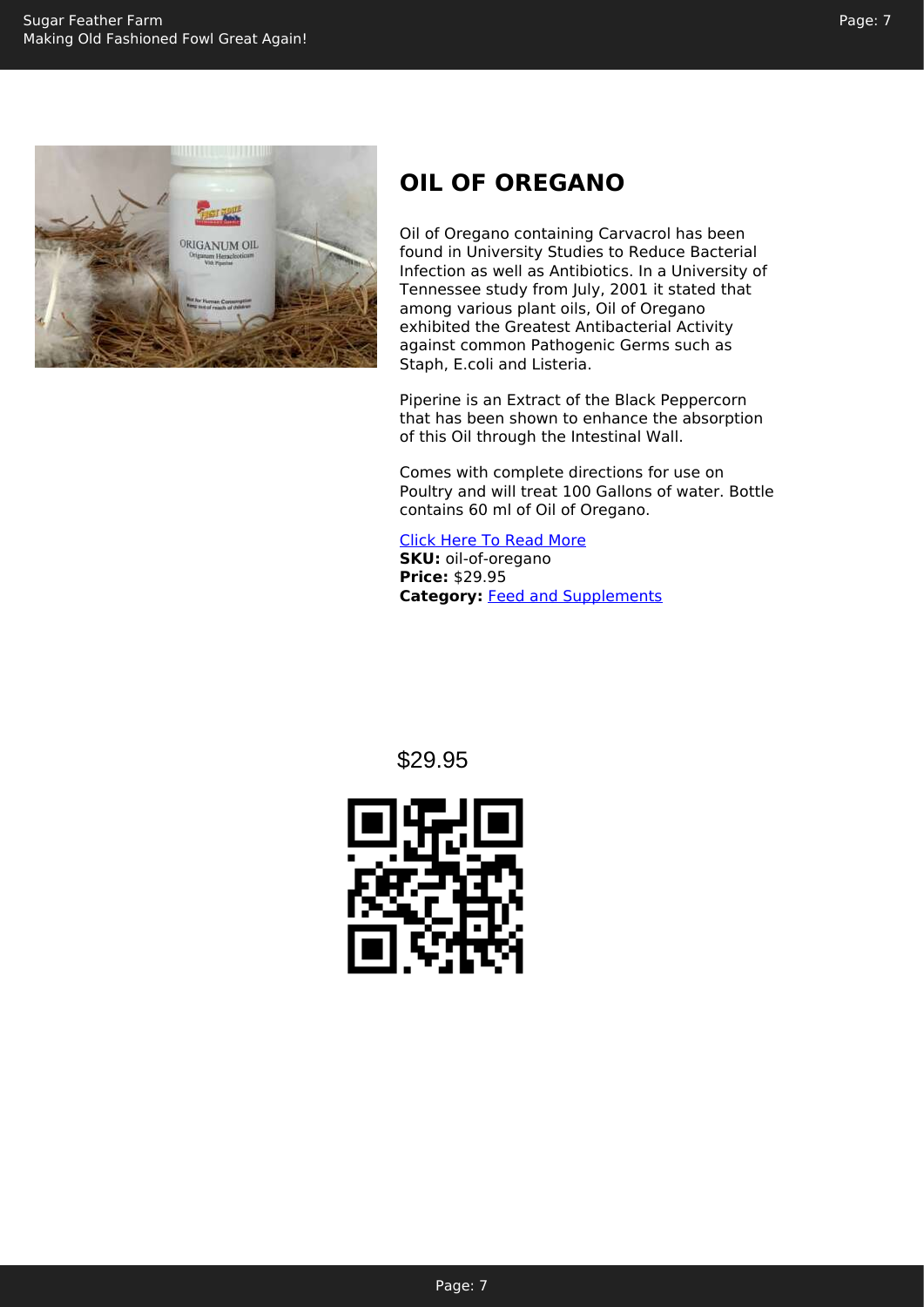<span id="page-7-0"></span>

#### **CHICK AND WATERFOWL STARTER BLEND FEED NON-GMO**

**Product**: Chick and Waterfowl Starter Blend Non-GMO

**Features**: No Preservatives or Additives, Non-GMO, Freshly Made, Vitamins at Peak Performance, Custom Made for Seasons, Pre and Pro-Biotics, Oregano Oil to help with Coccidiosis and Gut Health Naturally, High Amino Acids for Egg Quality – Hatchability – Feather Quality.

**Use:** To feed your adult fowl from point of lay. Feed in the summer months when hot, as soon as the weather temps are under 70 day and night switch to the Adult Feed Blend Non-GMO

**Instructions**: Keep feed in airtight container. Free feed your birds. Waterfowl need water always when eating. We recommend keeping feeders at the height of their backs, so adjusting them will be necessary. Birds tend to always go for the big pieces of feed or treats. This will help with waste. Make sure to have grit free choice for the birds and fresh clean water.

**Quantities**: at farm can purchase 5lb increments, 50 lb increments. For shipping 10lb, 20lb increments.

#### [Click Here To Read More](https://www.sugar-feather.com/product/chick-and-waterfowl-starter-blend-feed-non-gmo/??utm_source=file&utm_medium=PDF&utm_campaign=feed&utm_term=Chick+and+Waterfowl+Starter+Blend+Feed+Non-GMO)

**SKU:** chick-and-waterfowl-starter-blend-feednon-gmo **Price:** From: \$3.00 **Category:** [Feed and Supplements](https://www.sugar-feather.com/product-category/feed/)





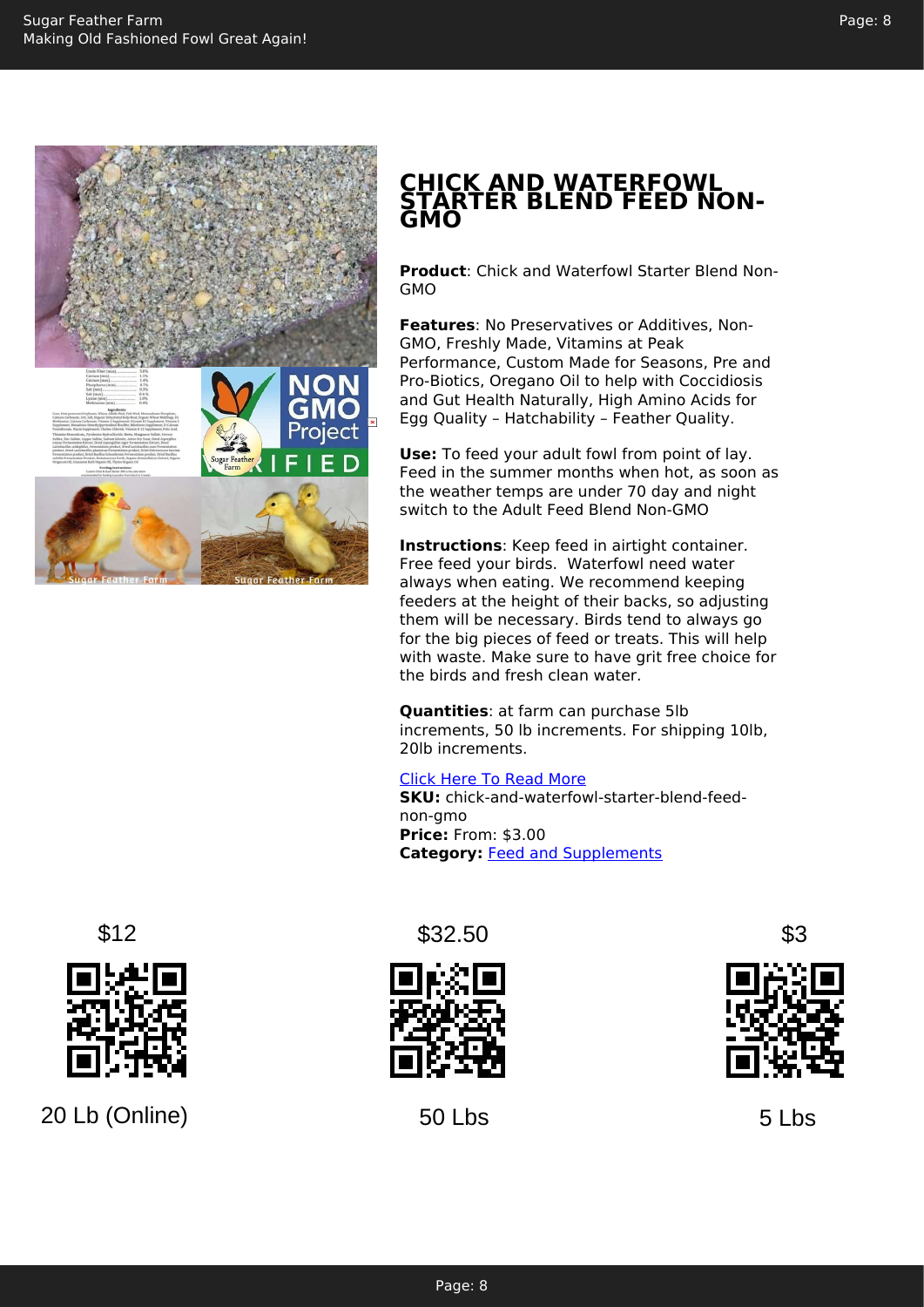<span id="page-8-0"></span>

#### **ADULT FEED BLEND NON-GMO**

**Product**: Adult Feed Blend Non-GMO

**Features**: No Preservatives or Additives, Non-GMO, Freshly Made, Vitamins at Peak Performance, Custom Made for Seasons, Pre and Pro-Biotics, Oregano Oil to help with Coccidiosis and Gut Health Naturally, High Amino Acids for Egg Quality – Hatchability – Feather Quality.

**Use:** To feed your adult fowl from point of lay. Feed in pre-Spring to prepare birds, during Spring and in between other seasons. Check for stock availability.

**Instructions**: Keep feed in airtight container. Free feed your birds. Waterfowl need water always when eating. We recommend keeping feeders at the height of their backs, so adjusting them will be necessary. Birds tend to always go for the big pieces of feed or treats. This will help with waste. Make sure to have grit free choice for the birds and fresh clean water.

**Quantities**: at farm can purchase 5lb increments, 50 lb increments. For shipping 10lb, 20lb increments or order in bulk see here for bulk orders

#### [Click Here To Read More](https://www.sugar-feather.com/product/adult-feed-blend-non-gmo/??utm_source=file&utm_medium=PDF&utm_campaign=feed&utm_term=Adult+Feed+Blend+Non-GMO)

**SKU:** adult-feed-blend-non-gmo **Price:** From: \$2.70 **Category: [Feed and Supplements](https://www.sugar-feather.com/product-category/feed/)** 





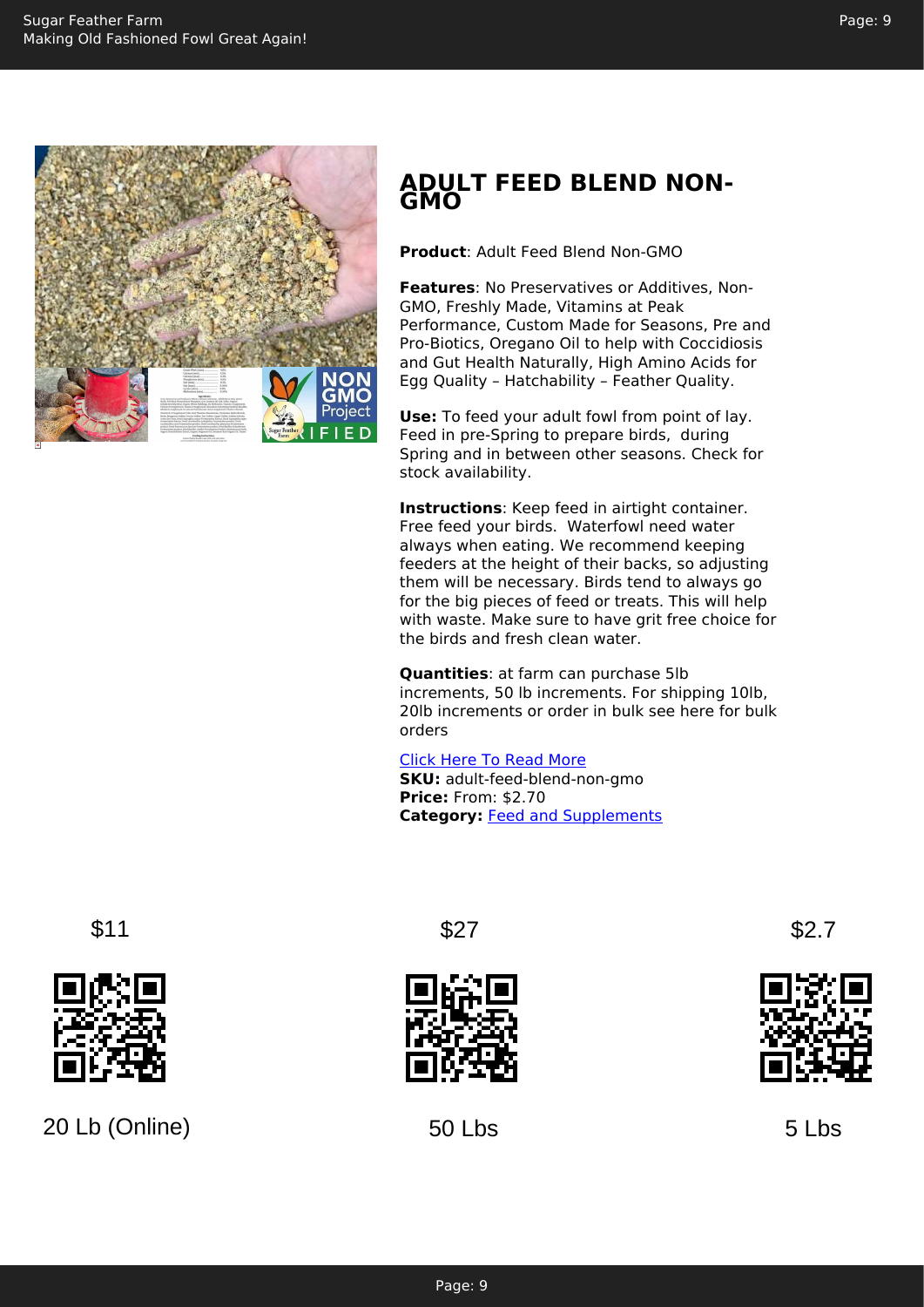

<span id="page-9-0"></span>

#### **CHICKEN AND WATERFOWL GROWER BLEND NON-GMO**

Product: Non-GMO Poultry Grower Feed

**Features**: No Preservatives or Additives, Non-GMO, Freshly Made, Vitamins at Peak Performance, Custom Made for Seasons, Pre and Pro-Biotics, Oregano Oil to help with Coccidiosis and Gut Health Naturally, High Amino Acids for Egg Quality – Hatchability – Feather Quality.

**Use:** To feed your adult fowl from point of lay. Feed in the summer months when hot, as soon as the weather temps are under 70 day and night switch to the Adult Feed Blend Non-GMO

**Instructions**: Keep feed in airtight container. Free feed your birds. Waterfowl need water always when eating. We recommend keeping feeders at the height of their backs, so adjusting them will be necessary. Birds tend to always go for the big pieces of feed or treats. This will help with waste. Make sure to have grit free choice for the birds and fresh clean water.

**Quantities**: at farm can purchase 5lb increments, 50 lb increments. For shipping 10lb, 20lb increments.

#### [Click Here To Read More](https://www.sugar-feather.com/product/adult-feed-non-gmo/??utm_source=file&utm_medium=PDF&utm_campaign=feed&utm_term=Chicken+and+Waterfowl+Grower+Blend+Non-GMO)

**SKU:** adult-feed-non-gmo **Price:** From: \$3.50 **Category:** [Feed and Supplements](https://www.sugar-feather.com/product-category/feed/)





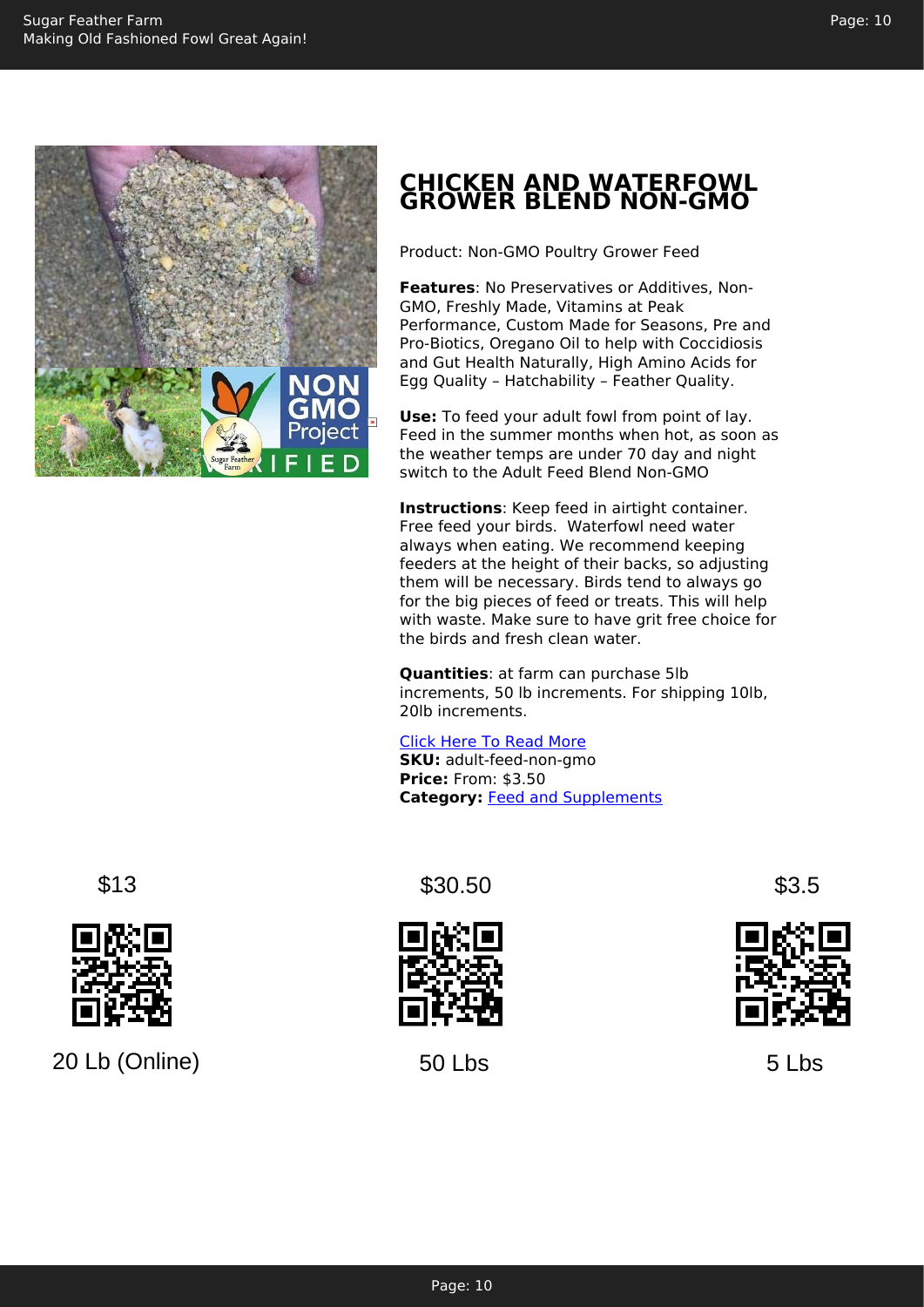

<span id="page-10-0"></span>

#### **GAMEBIRD STARTER BLEND NON-GMO**

Product: Gamebird Starter Feed Non-GMO

**Features**: No Preservatives or Additives, Non-GMO, Freshly Made, Vitamins at Peak Performance, Custom Made for Seasons, Pre and Pro-Biotics, Oregano Oil to help with Coccidiosis and Gut Health Naturally, High Amino Acids for Egg Quality – Hatchability – Feather Quality.

**Use:** To feed your adult fowl from point of lay. Feed in the summer months when hot, as soon as the weather temps are under 70 day and night switch to the Adult Feed Blend Non-GMO

**Instructions**: Keep feed in airtight container. Free feed your birds. Waterfowl need water always when eating. We recommend keeping feeders at the height of their backs, so adjusting them will be necessary. Birds tend to always go for the big pieces of feed or treats. This will help with waste. Make sure to have grit free choice for the birds and fresh clean water.

**Quantities**: at farm can purchase 5lb increments, 50 lb increments. For shipping 10lb, 20lb increments.

#### [Click Here To Read More](https://www.sugar-feather.com/product/gamebird-starter-blend-non-gmo/??utm_source=file&utm_medium=PDF&utm_campaign=feed&utm_term=Gamebird+Starter+Blend+Non-GMO)

**SKU:** gamebird-starter-blend-non-gmo **Price:** From: \$3.50 **Category:** [Feed and Supplements](https://www.sugar-feather.com/product-category/feed/)